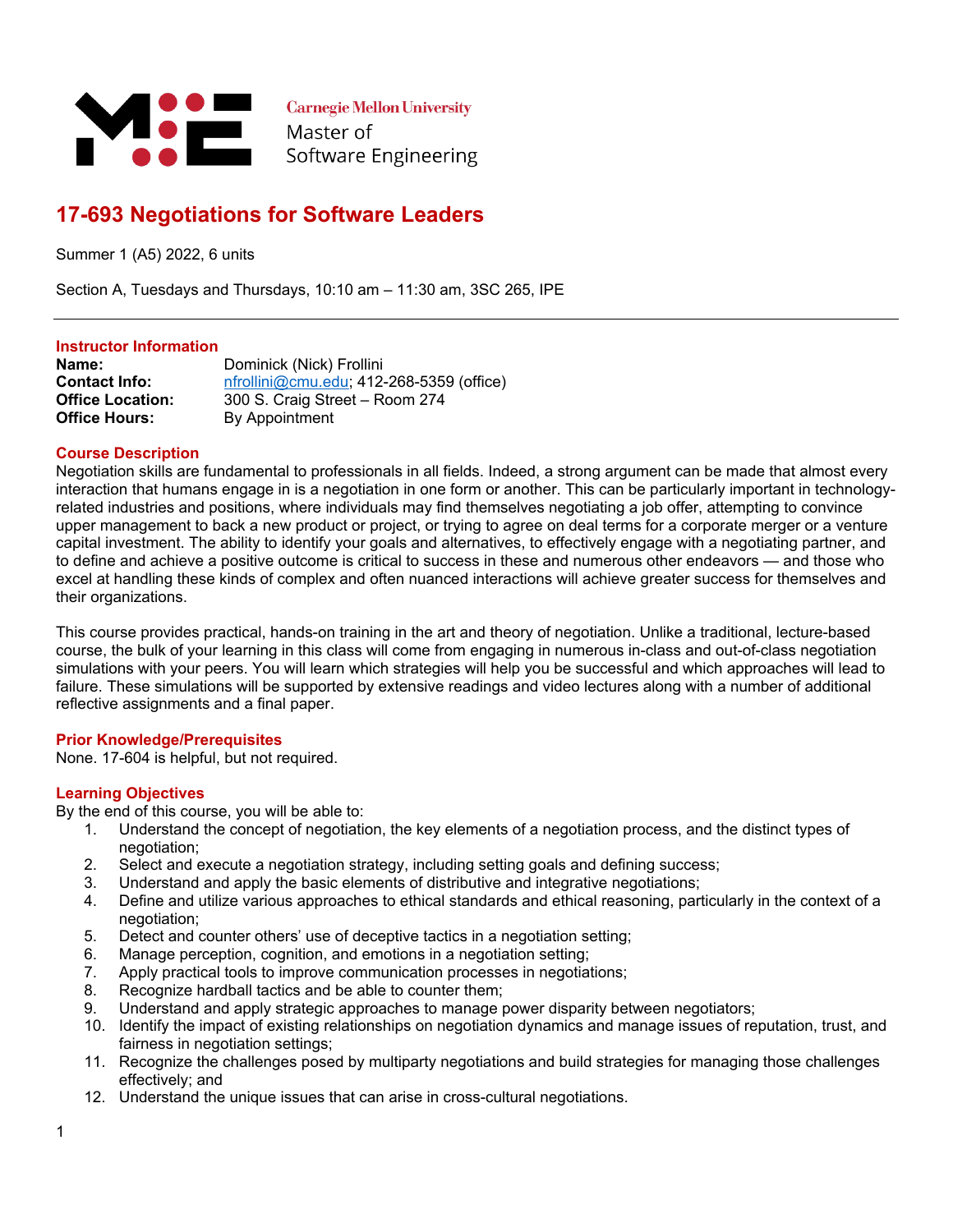#### **Learning Resources**

We will use two **required textbooks** this semester. They may be obtained directly from McGraw-Hill Education at the URLs below:

*17-693 Negotiations for Software Leaders*

(Based on *Essentials of Negotiation*; Lewicki, Saunders, Barry; 7th Edition) ISBN: 9781307787368 https://www.mheducation.com/highered/custom/product/9781307787368.html

*17-693 Negotiations for Software Leaders - Supplementary Text* (Based on *Negotiation: Readings, Exercises and Cases*; Lewicki, Barry, Saunders; 7th Edition) ISBN: 9781307787481 https://www.mheducation.com/highered/custom/product/9781307787481.html

**Please note:** I have placed a copy of each of these textbooks on reserve in the Engineering & Science Library in Wean Hall. They may be checked out from the circulation desk for periods of up to two hours.

Virtual copies are also available here: [https://cmu.primo.exlibrisgroup.com/discovery/collectionDiscovery?vid=01CMU\\_INST:01CMU&collectionId=81278879090004436](https://cmu.primo.exlibrisgroup.com/discovery/collectionDiscovery?vid=01CMU_INST:01CMU&collectionId=81278879090004436)

The main textbook can be found by searching on the term "Negotiation"; the supplementary textbook can be found by inputting my last name into the search field. Please keep in mind that virtual reserves can be accessed from any location, but only by one student at a time and they have the same two hour limit as the physical copies.

I **strongly** recommend that you purchase these textbooks to avoid access issues. Nevertheless, the reserve copies are available to you.

We will use two **case studies** from the Dispute Resolution Research Center at the Kellogg School of Management at Northwestern University during this course:

*Housemates and COVID Conversations Deep Space*

You will receive an electronic invoice from Kellogg for these cases shortly (approximate cost \$10) and access to your specific portion of each case later in the term. Please be sure to add noreply@new.negotiationexercises.com to your contact list to avoid mail delivery issues.

We will maintain an active course website on Canvas where you may access various materials, including supplementary video lectures, participate in discussions, and submit assignments.

#### **Assessments**

Your final course grade will be calculated using the following categories:

| 5 quizzes @ 4% each                     | 20.0%   |
|-----------------------------------------|---------|
| 5 questionnaires @ 3% each              | 15.0%   |
| 1 reflection paper @ 5%                 | $6.0\%$ |
| 1 final paper (in lieu of a final exam) | 20.0%   |
| 13 in-class/out-of-class exercises @ 3% | 39.0%   |
| <b>Total</b>                            | $100\%$ |

Note that a plurality of your grade comes from your participation, engagement, and success (or failure) in a series of inclass and out-of-class negotiation exercises and simulations. These are designed to give you practical, hands-on experience in negotiations and to allow you to put the material covered in the textbook and supplementary readings into practice. A specific list of assignments can be found in the course schedule, below.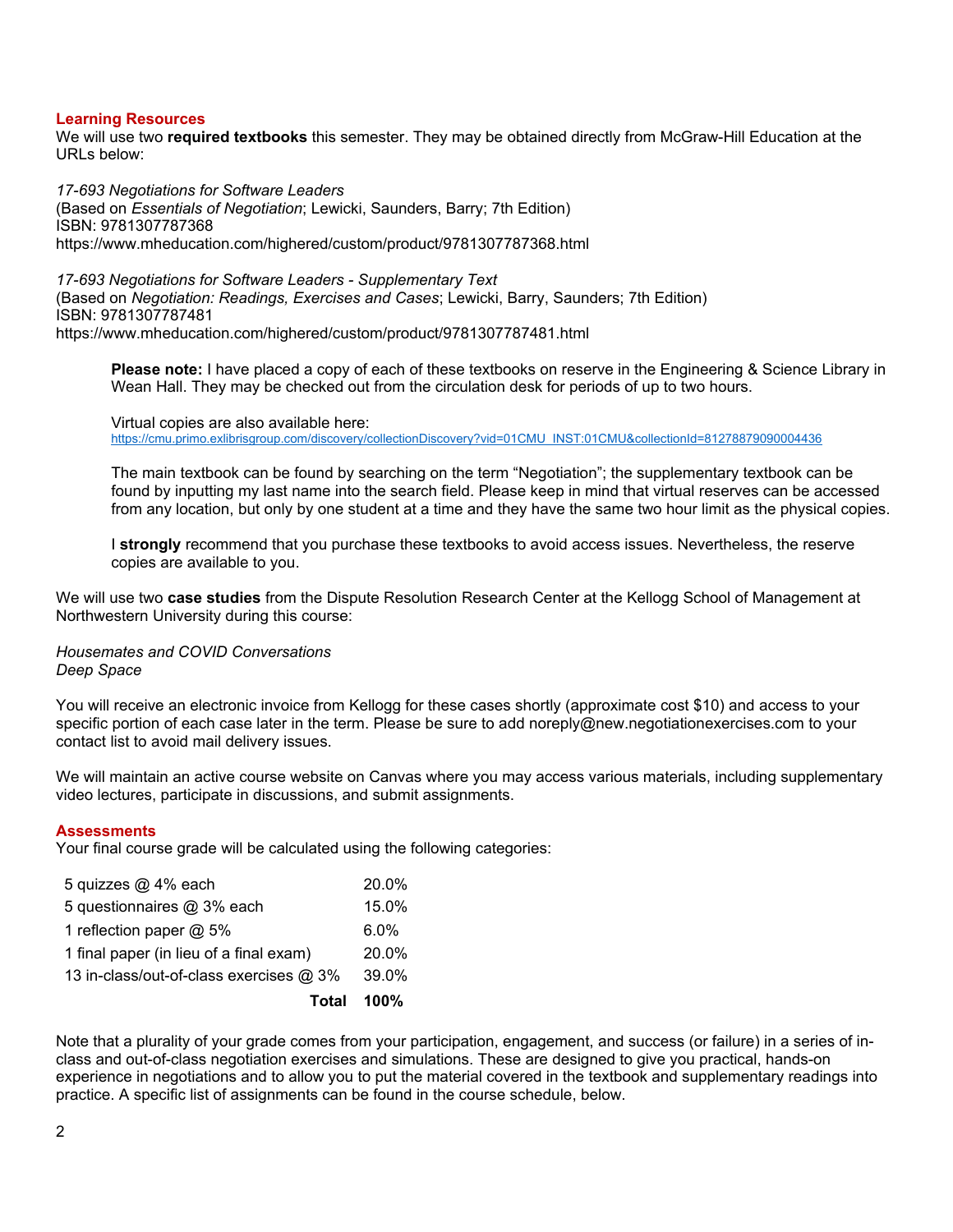Most assignments will be accompanied by a grading rubric to help you understand the expectations of the assignment and the manner in which you will be graded. *You are responsible for your grade in this course.*

Assignments will be scored on the following four-point scale:

| <b>Score</b> | <b>Description</b> | % Translation |
|--------------|--------------------|---------------|
| 0            | Unacceptable       | $0\%$         |
|              | Needs Improvement  | 33%           |
| 2            | Proficient         | 66%           |
| 3            | Advanced           | 100%          |

In general terms, these scores mean:

*0 – Unacceptable* – The work product does not meet the basic goals of the assignment and does not demonstrate that the student has attempted to master the learning objectives involved.

*1 – Needs Improvement* – The work product meets some of the basic goals of the assignment and, while the student has not yet mastered the learning objectives involved, has begun to internalize them.

*2 – Proficient* – The work product meets the basic goals of the assignment and demonstrates that the student has internalized the learning objectives involved.

*3 – Advanced* – The work product exceeds the basic goals of the assignment and demonstrates that the student has mastered the learning objectives involved to a very high degree of proficiency.

*Fractional scores are possible. For example, getting 8 out of 10 questions on a quiz correct will translate into a score of 2.4 (8 x 0.3) for the quiz.*

#### *Assignments will be due on the date and at the time specified on Canvas. Simulations will occur as per the course schedule and, as such, you should be prepared for each simulation when it happens.*

You will be assigned the following final letter grades, based on calculations coming from the course assessments as scored above:

| <b>Score</b> | <b>Letter Grade</b> |
|--------------|---------------------|
| 33 or below  | R                   |
| $34 - 41$    | C-                  |
| $42 - 49$    | C                   |
| $50 - 57$    | C+                  |
| $58 - 65$    | В-                  |
| $66 - 73$    | в                   |
| 74 - 81      | B+                  |
| $82 - 89$    | А-                  |
| $90 - 97$    | А                   |
| $98 - 100$   |                     |

#### **An important note on the quizzes referenced above...**

At the start of five of our class sessions, you will receive a short quiz on the reading assigned for that class. These will not be announced in advance. This is designed to encourage you to read and understand the assigned materials from the primary textbook. Each quiz will consist of ten true/false and/or multiple-choice questions based on the chapters in the main textbook; no questions will be based on the supplementary readings. You will have approximately ten minutes to complete each quiz. These quizzes are not open book, but you may use one page (front and back) of notes per chapter of the textbook that has been covered. For example, if a quiz is given in the fourth class session (by which point the first six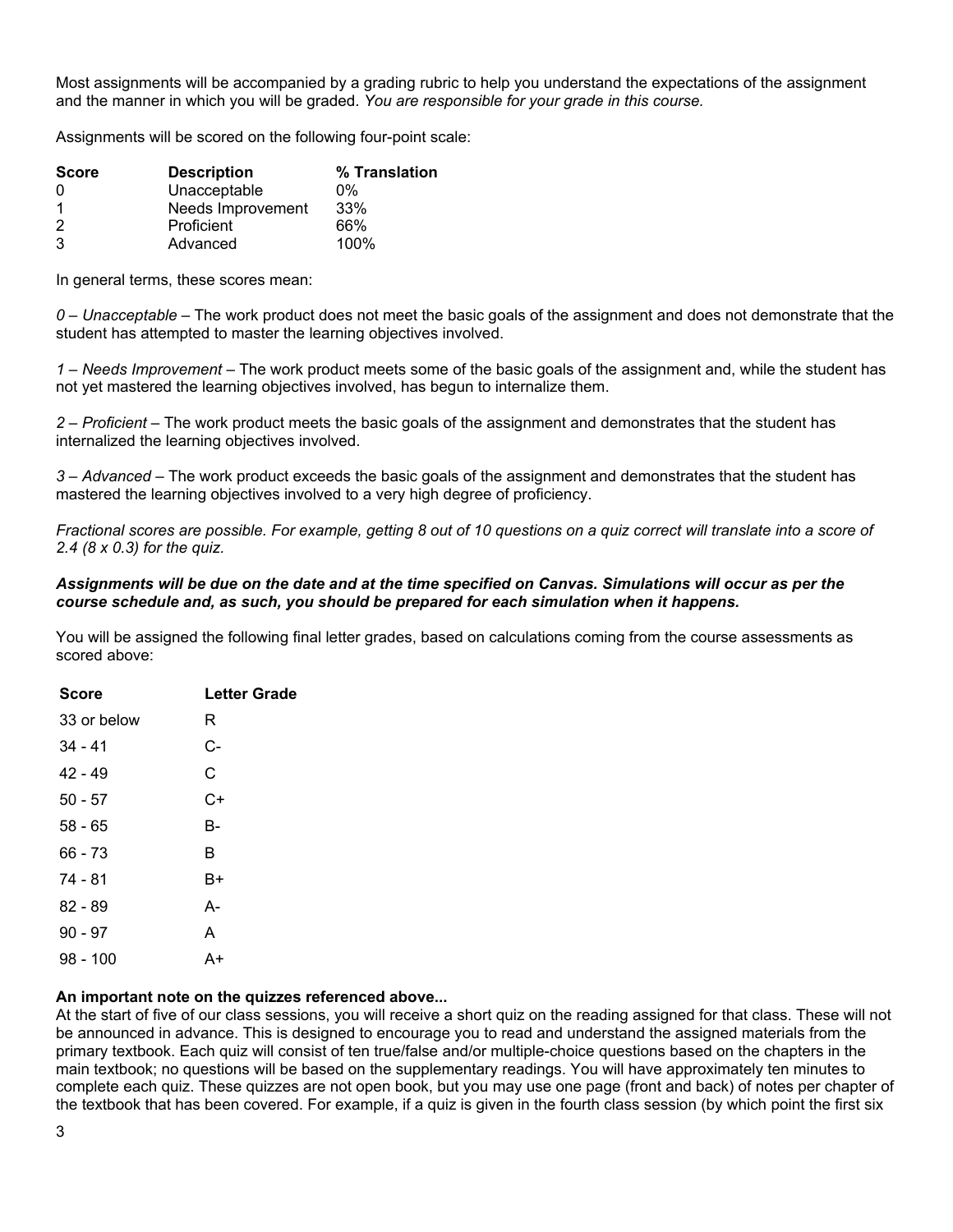chapter of the textbook will have been assigned), you may use up to six pages of written notes. To help reinforce your learning, and to assist in your performance on these quizzes, I strongly encourage you to prepare up to one page of summary notes on each chapter in the textbook. These will be useful not only on the quizzes, but also during the negotiation sessions — and will serve as a reference that you can use as you move forward.

Two important points related to this: (1) the notes may be hand written or typed, but must be on physical paper; you may not use any electronic aids (other than those provided for as a disability accommodation) during the quizzes. (2) the notes must be yours and yours alone; you may not share notes with other members of the class — doing so will be treated as an academic integrity violation.

This is a fast-paced class with quite a bit of material to cover. The quizzes are designed to make sure that you pay attention to the readings so that you learn the theory you need to put into practice during the negotiation simulations. The notes that you may choose to prepare will help you learn and apply this information more effectively. *Again: notes are entirely optional, but are strongly encouraged.*

## **Grading Policies**

- **Late-work policy:** Deadlines in the professional world are often inflexible; failure to complete a project on-time can result in serious consequences for employees and their organizations. Accordingly, the expectation is that you will turn in your work by the stated deadline for the assignment, in the absence of extenuating circumstances (e.g., a medical emergency). However, we realize that life happens, and you may turn in one assignment late during the semester without a documented reason – this assignment will be penalized by 10% (or the point equivalent). Unexcused assignments after the first will receive a score of "0".
- **Make-up work policy:** If you become ill during the semester (as documented by either an external medical professional or University Health Services), you will be permitted to make up any work that you have missed and to turn in assignments late without the normal penalty. Please endeavor to inform me at least 24-hours prior to the due date of any given assignment if at all possible.
- **Re-grade policy:** If you believe that your score on any assignment is incorrect, you may ask me to review the work for a possible re-grade. You should submit this request, in writing, within three business days of the score being given to you. Please note that (1) you may submit no more than one such request during the course, and (2) a request for a review of your work does not guarantee that the score will increase. Your score will *never* decrease as a result of a re-grade request.

#### **Course Policies**

- **Attendance and participation policy:** You will be expected to attend all class sessions (unless otherwise discussed with the instructor); the instructor or TA will record attendance. Additionally, you will be expected to participate fully in all in-class discussions, exercises, and case studies — and will be expected to have read/viewed all assigned material prior to each class session. Please note that I expect that you will abide by all behaviors indicated in [A Tartan's Responsibility,](https://www.cmu.edu/coronavirus/students/tartans-responsibility.html) including any timely updates based on the current conditions.
- **Academic integrity and collaboration:** Honesty and transparency are important to good scholarship. Plagiarism and cheating, however, are serious academic offenses with serious consequences. If you are discovered engaging in either behavior in this course, you will earn a failing grade on the assignment in question, and further disciplinary action may be taken. For a clear description of what counts as plagiarism, cheating, and/or the use of unauthorized sources, please see the University's Policy on Academic Integrity here: <https://www.cmu.edu/policies/student-and-student-life/academic-integrity.html>. If you have any questions regarding plagiarism or cheating, please ask me as soon as possible to avoid any misunderstandings. For more information about Carnegie Mellon's standards with respect to academic integrity, you can also check out the Office of Community Standards & Integrity website: [https://www.cmu.edu/student](https://www.cmu.edu/student-affairs/ocsi/students/avoiding/index.html)[affairs/ocsi/students/avoiding/index.html.](https://www.cmu.edu/student-affairs/ocsi/students/avoiding/index.html)
- **Use of mobile devices:** You will be expected to engage fully during our class sessions as you would in the professional world during a meeting; this means that mobile devices should not be utilized (except for viewing notes during a presentation/negotiation) in class. For any sections conducted online, this means that you should not be using a secondary device during class (i.e., you should not be using your cell phone to play a round of "Candy Crush" while we are discussing a case or participating in a simulation). Be kind to and considerate of your fellow students.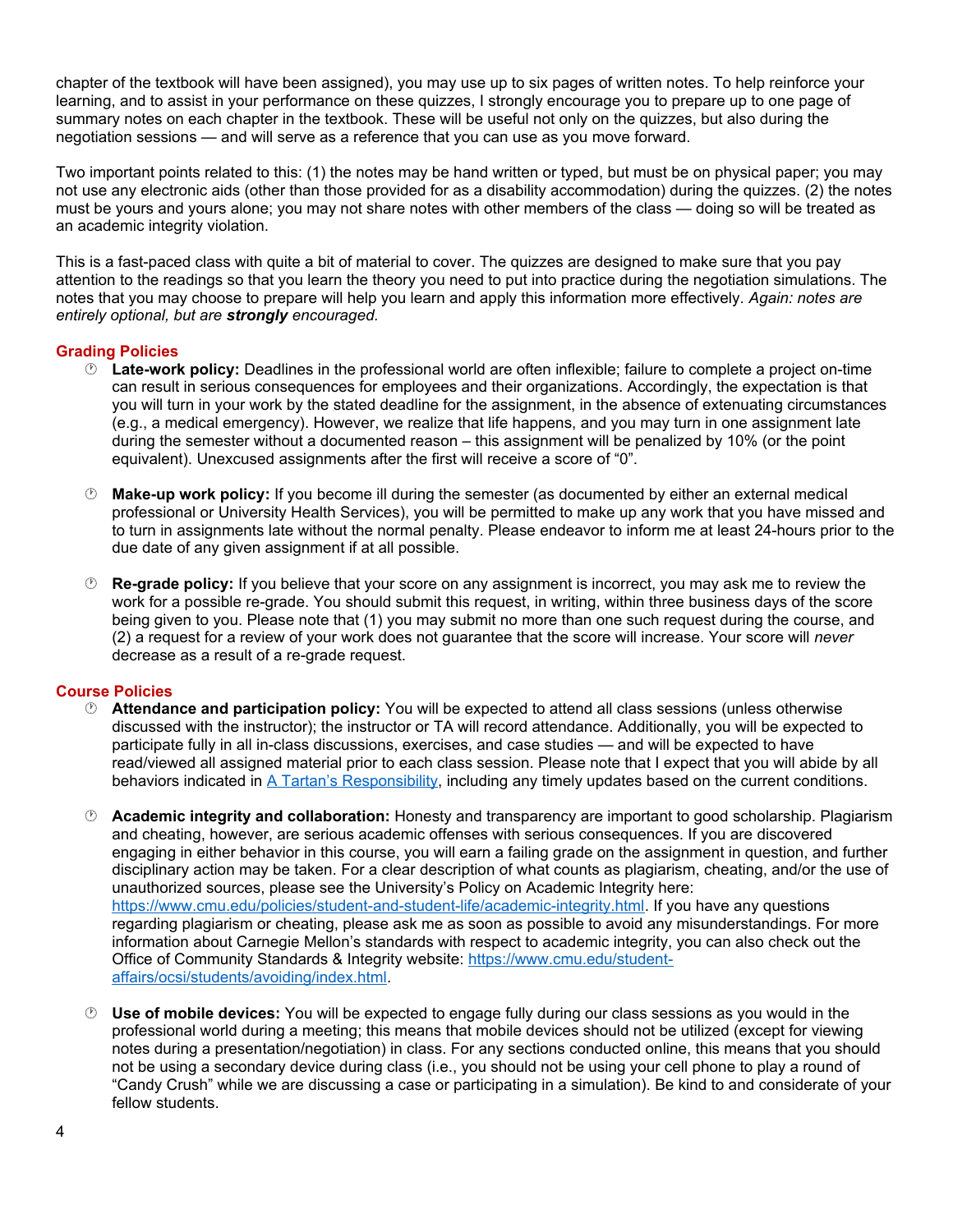- **Accommodations for students with disabilities**: If you have a disability and require accommodations, please contact Catherine Getchell, Director of Disability Resources, 412-268-6121, getchell@cmu.edu. If you have an accommodations letter from the Disability Resources office, I encourage you to discuss your accommodations and needs with me as early in the semester as possible. I will work with you to ensure that accommodations are provided as appropriate. If you suspect that you may have a disability and would benefit from accommodations but are not yet registered with the Office of Disability Resources, I encourage you to contact them at [access@andrew.cmu.edu.](mailto:access@andrew.cmu.edu.)
- **Statement on student wellness**: As a student, you may experience a range of challenges that can interfere with learning, such as strained relationships, increased anxiety, substance use, feeling down, difficulty concentrating and/or lack of motivation. These mental health concerns or stressful events may diminish your academic performance and/or reduce your ability to participate in daily activities. CMU services are available, and treatment does work. You can learn more about confidential mental health services available on campus at: <http://www.cmu.edu/counseling/>. Support is always available (24/7) from Counseling and Psychological Services: 412-268-2922. Make sure to move regularly, eat well, and reach out to your support system or me if you need to. We can call benefit from support in times of stress, and this is semester is no exception. Additionally, if you are worried about affording food or feeling insecure about food, there are resources on campus who can help. Contact the CMU Food Pantry Coordinator to schedule an appointment: cmu-pantry@andrew.cmu.edu or 412- 268-8704 (SLICE office).
- **Statement on respect for diversity:** It is my intent that students from all diverse backgrounds and perspectives be well served by this course, that students' learning needs be addressed both in and out of class, and that the diversity that students bring to this class be viewed as a resource, strength and benefit. It is my intent to present materials and activities that are respectful of diversity: gender, sexuality, disability, age, socioeconomic status, ethnicity, race, and culture. Your suggestions are encouraged and appreciated. Please let me know ways to improve the effectiveness of the course for you personally or for other students or student groups. In addition, if any of our class meetings conflict with your religious events, please let me know so that we can make arrangements for you.
- **CMU's Student Academic Success Center (SASC):** The SASC has a number of resources available to provide you with support that you may need to achieve your highest level of performance at Carnegie Mellon, including Communication Support as well as Language and Cross-Cultural Support programs. Learn more at https://www.cmu.edu/student-success/index.html.

#### **Transferring to Fully Remote During the Term**

If the class needs to go fully remote, you will receive an email from me and an announcement will be published on our course website on Canvas.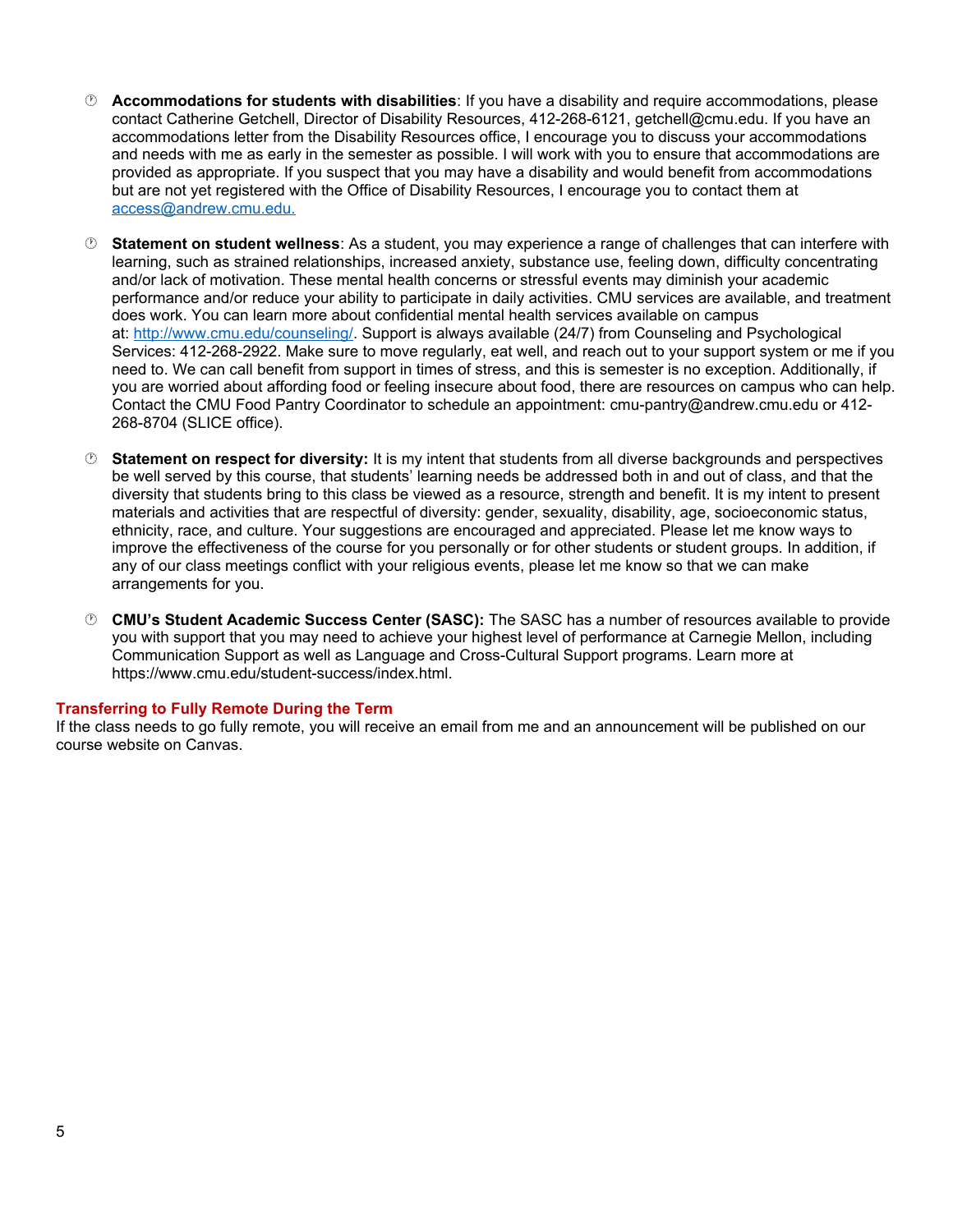# **Detailed Class Schedule**

| <b>Class</b>        |        | Class Topic Area(s) | <b>Pre-Class Readings</b> |                                   | <b>Pre-Class</b>      | In Class                                   | <b>Homework [please</b>                     |
|---------------------|--------|---------------------|---------------------------|-----------------------------------|-----------------------|--------------------------------------------|---------------------------------------------|
| <b>Session</b> Date |        |                     | From                      | From the                          | Video                 | Exercise(s) [page see Canvas for           |                                             |
|                     |        |                     |                           | <b>Essentials of Supplemental</b> | Lectures              |                                            | references are to additional details]       |
|                     |        |                     | Negotiation               | <b>Textbook</b>                   |                       | Supplemental                               |                                             |
|                     |        |                     | (Main                     |                                   | RecommendedTextbook1  |                                            |                                             |
|                     |        |                     | Textbook)                 |                                   |                       |                                            |                                             |
|                     |        |                     | Required                  |                                   |                       |                                            |                                             |
|                     |        |                     |                           | Recommended                       |                       |                                            |                                             |
| 11                  | 17-    | The Nature of       | Chapters 1                | Cases 1 - 4                       | $\vert 0, 1, 2 \vert$ | Case 45: Pasta                             | Complete Case 56:                           |
|                     | May    | Negotiation         | & 2                       | (pg. 3 - 49)                      |                       | Wars (pg. 427)                             | Subjective Value                            |
|                     |        | Distributive        |                           |                                   |                       |                                            | Inventory (pg. 457)<br>for Pasta Wars; read |
|                     |        | Negotiation         |                           |                                   |                       |                                            | your role for Case 46                       |
|                     |        |                     |                           |                                   |                       |                                            | (Knight Engines)                            |
| 2                   | $19 -$ | Integrative         | Chapters 3                | Cases 5 - 10                      | 3.4                   | Case 46: Knight                            | Complete Case 56:                           |
|                     | May    | Bargaining          | & 4                       | (pg. 50 - 122)                    |                       | Engines (pg. 429)                          | Subjective Value                            |
|                     |        |                     |                           |                                   |                       |                                            | Inventory (pg. 457)                         |
|                     |        | Planning and        |                           |                                   |                       |                                            | for Knight Engines;                         |
|                     |        | Strategy            |                           |                                   |                       |                                            | prepare a reflective                        |
|                     |        |                     |                           |                                   |                       |                                            | paper on either of the                      |
|                     |        |                     |                           |                                   |                       |                                            | first two negotiations;                     |
|                     |        |                     |                           |                                   |                       |                                            | read your role for<br>Case 47: Employee     |
|                     |        |                     |                           |                                   |                       |                                            | Exit Interview                              |
| 3                   | 24-    | Ethics in           | Chapter 5                 | Cases 11 - 13                     | $\sqrt{5}$            | Case 47:                                   | Compete Case 57:                            |
|                     | May    | Negotiation         |                           | (pg. 123 - 142)                   |                       | Employee Exit                              | SINS II Scale (pg.                          |
|                     |        |                     |                           |                                   |                       |                                            | Interview (pg. 431) 460): read your role    |
|                     |        |                     |                           |                                   |                       |                                            | for Case 48: Dogs in                        |
|                     |        |                     |                           |                                   |                       |                                            | the Park                                    |
| 4                   | 26-    | Cognition and       | Chapter 6                 | Cases 14 - 18                     | 6                     | <b>DEBRIEF SINS II</b>                     | Complete Case 59:                           |
|                     | May    | Emotion             |                           | (pg. 143 - 182)                   |                       | Scale (Case 57;                            | PMD Scale (pg. 463)                         |
|                     |        |                     |                           |                                   |                       | $pg. 460$ ; Case 48: $\vdash$ this will be |                                             |
|                     |        |                     |                           |                                   |                       | Dogs in the Park                           | discussed and                               |
|                     |        |                     |                           |                                   |                       | (pg. 433)                                  | debriefed online; read                      |
|                     |        |                     |                           |                                   |                       |                                            | vour role for Case 49:                      |
|                     |        |                     |                           |                                   |                       |                                            | Negotiating Giant<br>Pandas (pg. 436) -     |
|                     |        |                     |                           |                                   |                       |                                            | hold a brief strategy                       |
|                     |        |                     |                           |                                   |                       |                                            | session with                                |
|                     |        |                     |                           |                                   |                       |                                            | members of your                             |
|                     |        |                     |                           |                                   |                       |                                            | team for this                               |
|                     |        |                     |                           |                                   |                       |                                            | negotiation                                 |
| 5                   | 31-    | Communication,      | Chapters 7                | Cases 19 - 25                     | 7,8                   | Case 49: Negotiating Begin your            |                                             |
|                     | May    | Power, Influence    | 88                        | (pg. 184 - 249)                   |                       | Giant Pandas (pg.                          | negotiation for Case                        |
|                     |        |                     |                           |                                   |                       | 436) [Note: we will<br>also introduce Case | 55: Live8; pg. 454;                         |
|                     |        |                     |                           |                                   |                       | 55 - Live8 (pg. 454)                       | read background                             |
|                     |        |                     |                           |                                   |                       | which will be                              | information for Case                        |
|                     |        |                     |                           |                                   |                       | conducted online                           | 50: The City of<br>Tamarack (pg. 437)       |
|                     |        |                     |                           |                                   |                       | over the next week]                        |                                             |